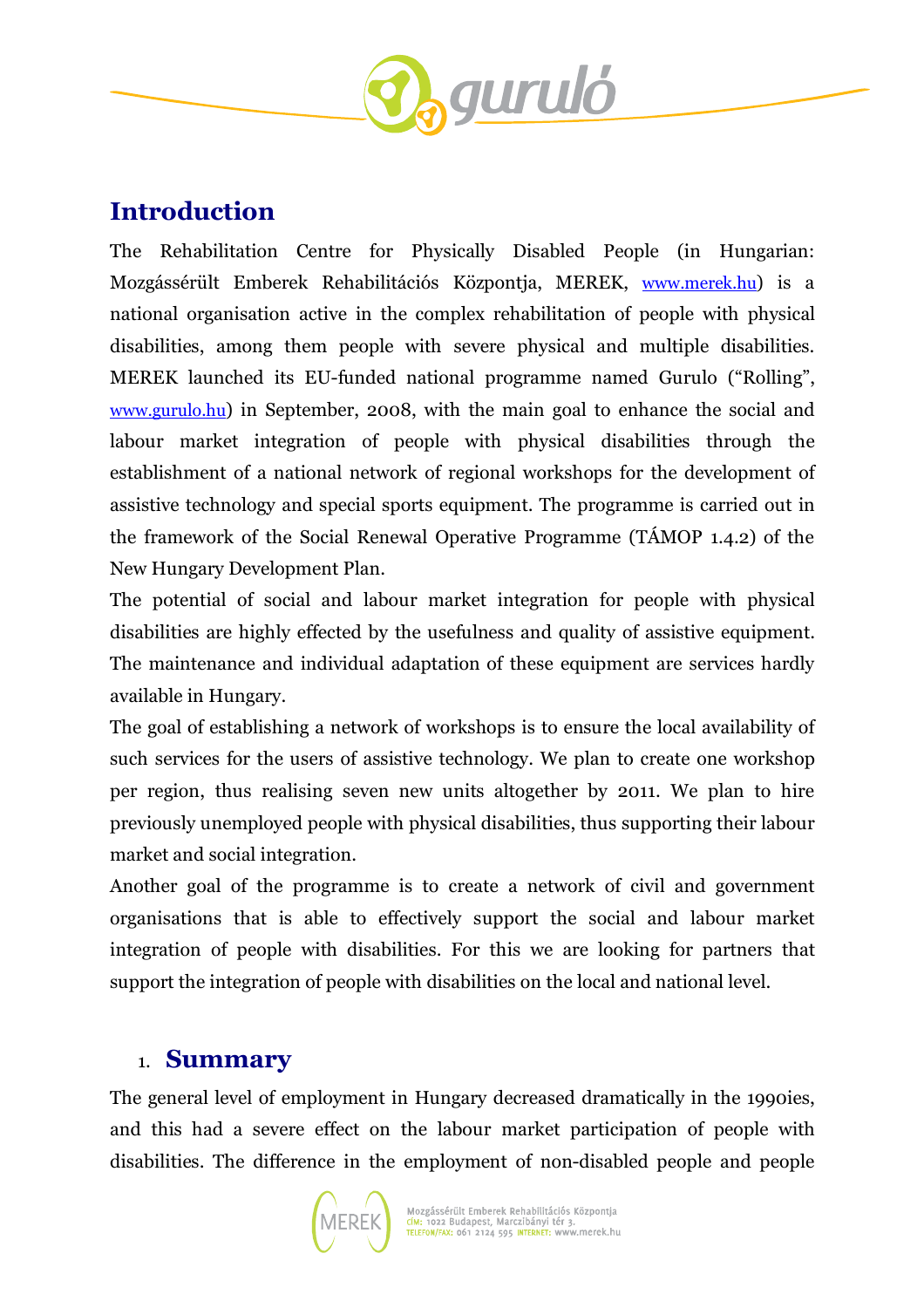

with disabilities was considerable even in 1990 with 44% of the non-disabled population being employed compared with just 17% of people with disabilities. The changes in the labour market decreased even this small figure to the present 9%. The lowest level of employment is observed in the case of people with physical disabilities, 6,3%, while the percentage of inactive people looking for work is the highest at 79,1%. One of the factors resulting in such bad employment figures is the use of non-suitable assistive technology as well as the lack of complex rehabilitation services.

One of our main goals is to establish a national service that adapts assistive technology to the individual needs of users. This means the individual setup of the best suitable assistive equipment that requires the least energy from its user.

Our goal is that through the use of suitable assistive technology the chances of employment of people with disabilities and their capacity to keep their workplace increase.

Mass-produced products are just as not suitable to most people with physical disabilities as manufactured clothing to people without disabilities. There are workshops in several European countries that are able to adapt or even manufacture assistive equipment to individual needs based on professional personal analysis. These items are secure, comfortable and are used on their own while making the best contribution to the independence and working ability of people with physical disabilities.

Our professionals at MEREK encounter assistive technology adapted to personal needs by the people with physical disabilities themselves on a do-it-yourself basis. Fortunately there is a growing demand for personally adapted assistive equipment on behalf of both professionals and people with disabilities. These are produced in wellequipped workshops based on the previous survey and professional suggestion of rehabilitation experts.

Professionals at MEREK answered this challenge already in 2005 when they created the technical aids' and sports' equipment workshop with the help of a Phare grant. Experiences gained from the operation of the workshop show that there is a growing national demand for assistive technology and special sports equipment backed by rehabilitation services.

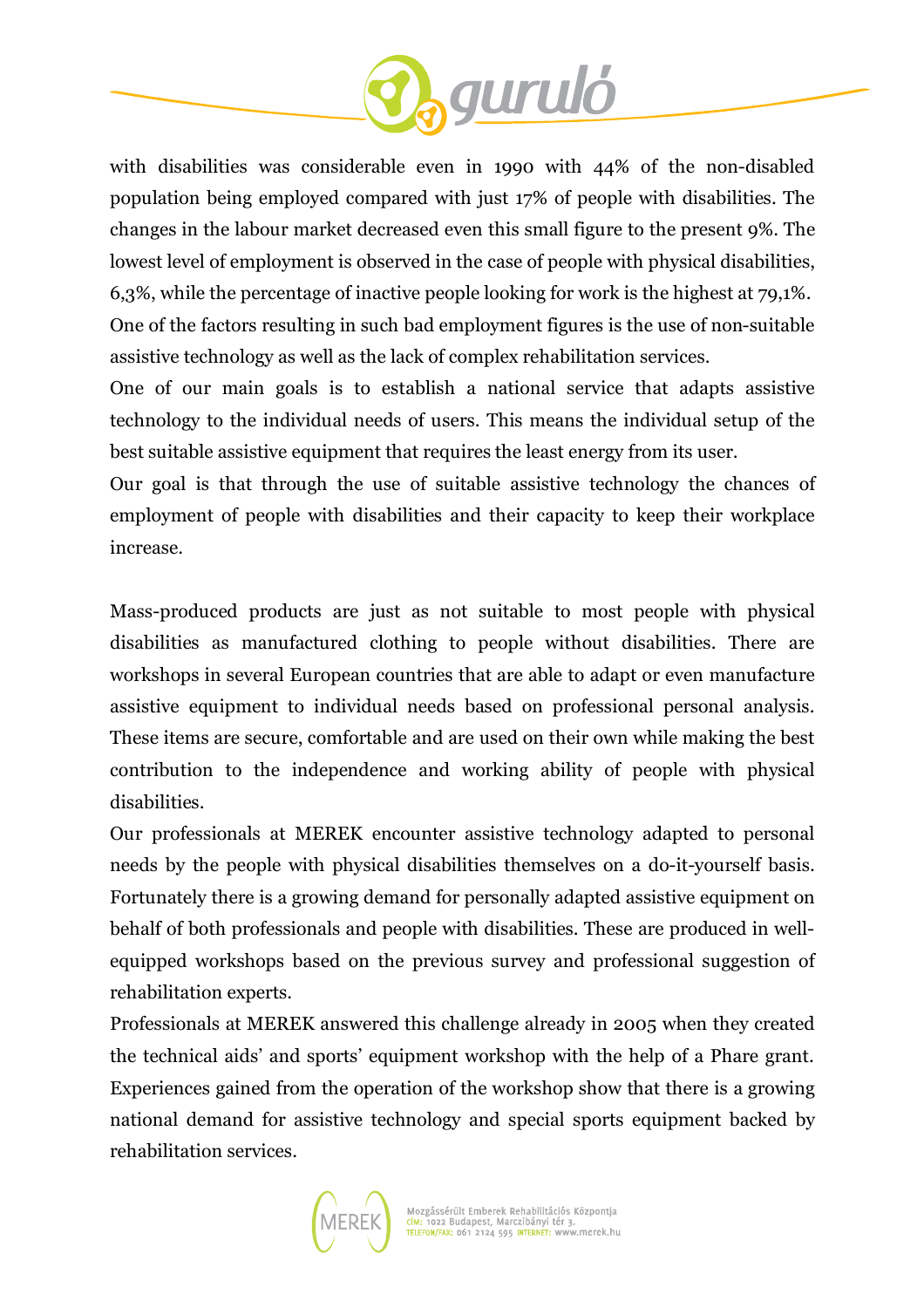

Our goal is that the services of our workshop become available nationwide.

In order to achieve this we plan to establish altogether six regional workshops as well as a methodological and development centre in Budapest. In the workshops we create new workplaces for people with disabilities.

It is very important that the adaptation and maintenance of assistive and sports equipment be based on a personal examination of the client by rehabilitation experts. The theoretical and practical training of rehabilitation experts as well as the dissemination of ICF (International Classification of Functions and Disability) methodology are natural components of the project. We hope that we can make effective relationships with similar organisations of other EU-member countries in order to further develop methodology and services.

Direct target groups of the project are people with disabilities using assistive aids as well as rehabilitation and social professionals and medical experts. We are also aiming to create an independent non-profit operational model through the complex use of sales income and the presently available government subsidies.

## **2. Project goals**

Generally:

- 1. Making the service, rent and adaptation of assistive technology available people with physical disabilities living in the country.
- 2. Extending the scope of servicing to individual adaptation based on personal needs.
- 3. Training and change of approach of rehabilitation professionals and other experts working in the choosing, commerce and servicing of assistive technology.
- 4. Enhancing the independence of people with disabilities through the supply of suitable assistive technology in order to increase their potential on the labour market.
- 5. Increase the level of employment of people with modified working ability both directly and indirectly.

l,

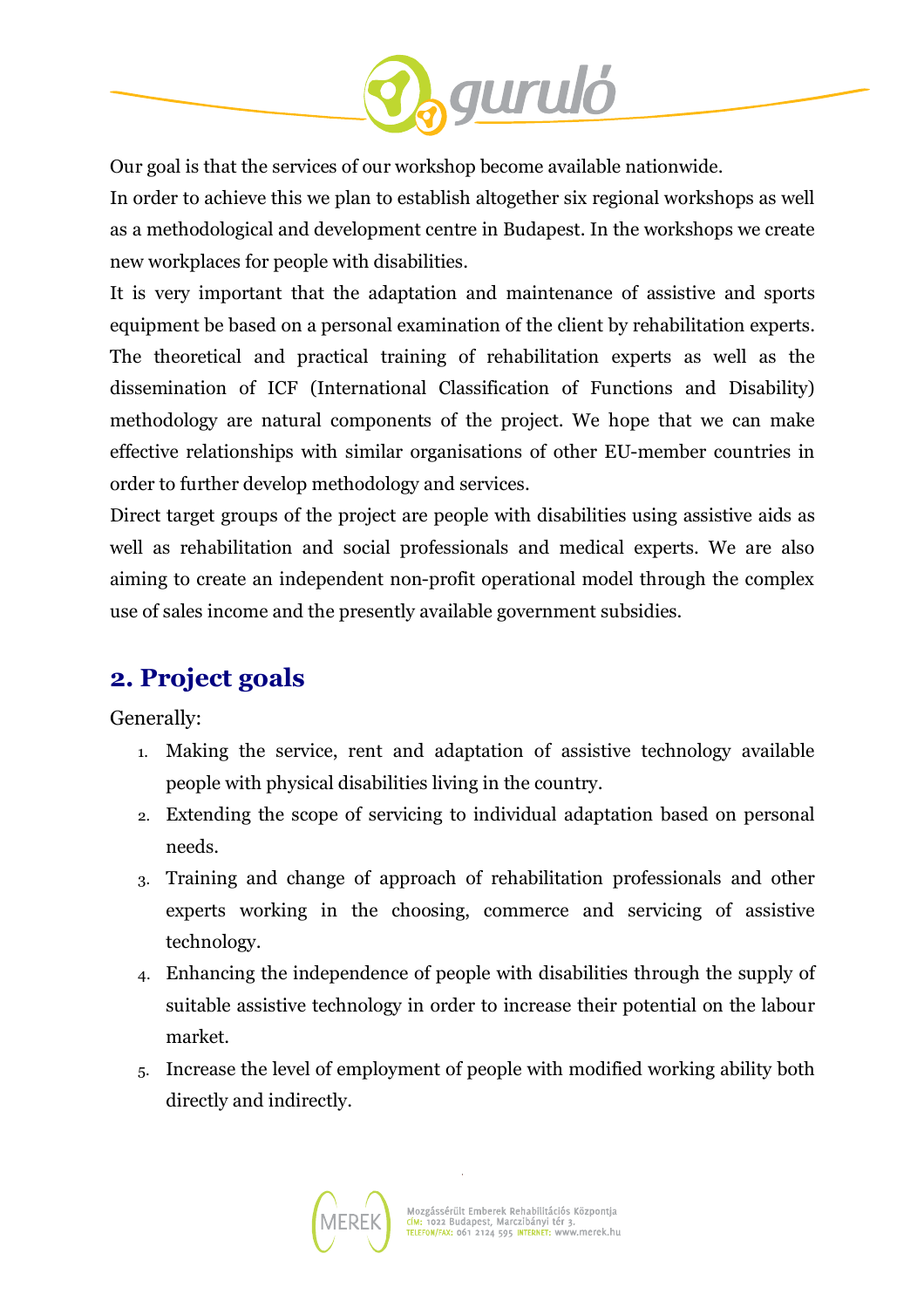

Practical goals:

- 1. Establishing an assistive technology and special sports equipment workshop in all regions of the country.
- 2. Ensuring the missing servicing background of assistive tools and special sports equipment.
- 3. Long-term employment of at least 30 people with disabilities after complex training.
- 4. Creation of partnerships with rehabilitation and sports organisations, interest groups of people with disabilities ensuring the dissemination and sustainability of services.
- 5. Dissemination of ICF methodology to rehabilitation experts through local training.
- 6. Raising awareness of people with disabilities to make use of the rehabilitation services of the workshops and the members of the network.
- 7. Increasing the labour market potential of people with disabilities through our services.
- 8. Creation of international partnerships in the field of development and commerce of assistive technology in order to ensure exchange of expertise and effective operation.
- **9.** Dissemination of experiences and results gained from the project.

# **3. Aspects in the creation and choice of regional workshops**

## *a) Human capacity*

We plan to create one workshop in all regions of the country. As an important goal of the project is enhancing of employment of people with disabilities we are aiming to employ such people that are currently unemployed and live in the particular region. In all workshops we plan to employ the following employees:

- One workshop leader (with at least medium level technical qualification, fulltime),
- Three full-time mechanics,